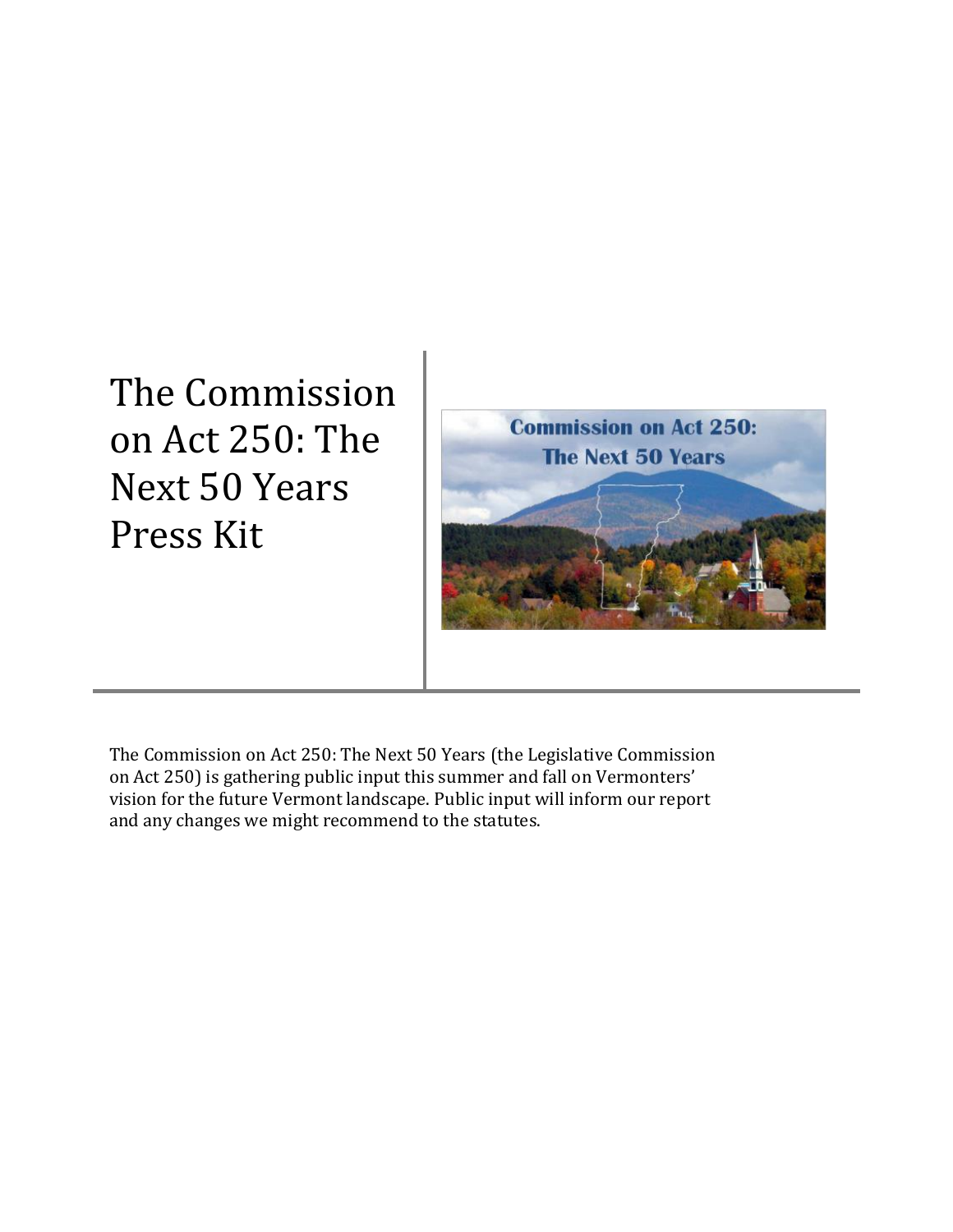

### **Contents**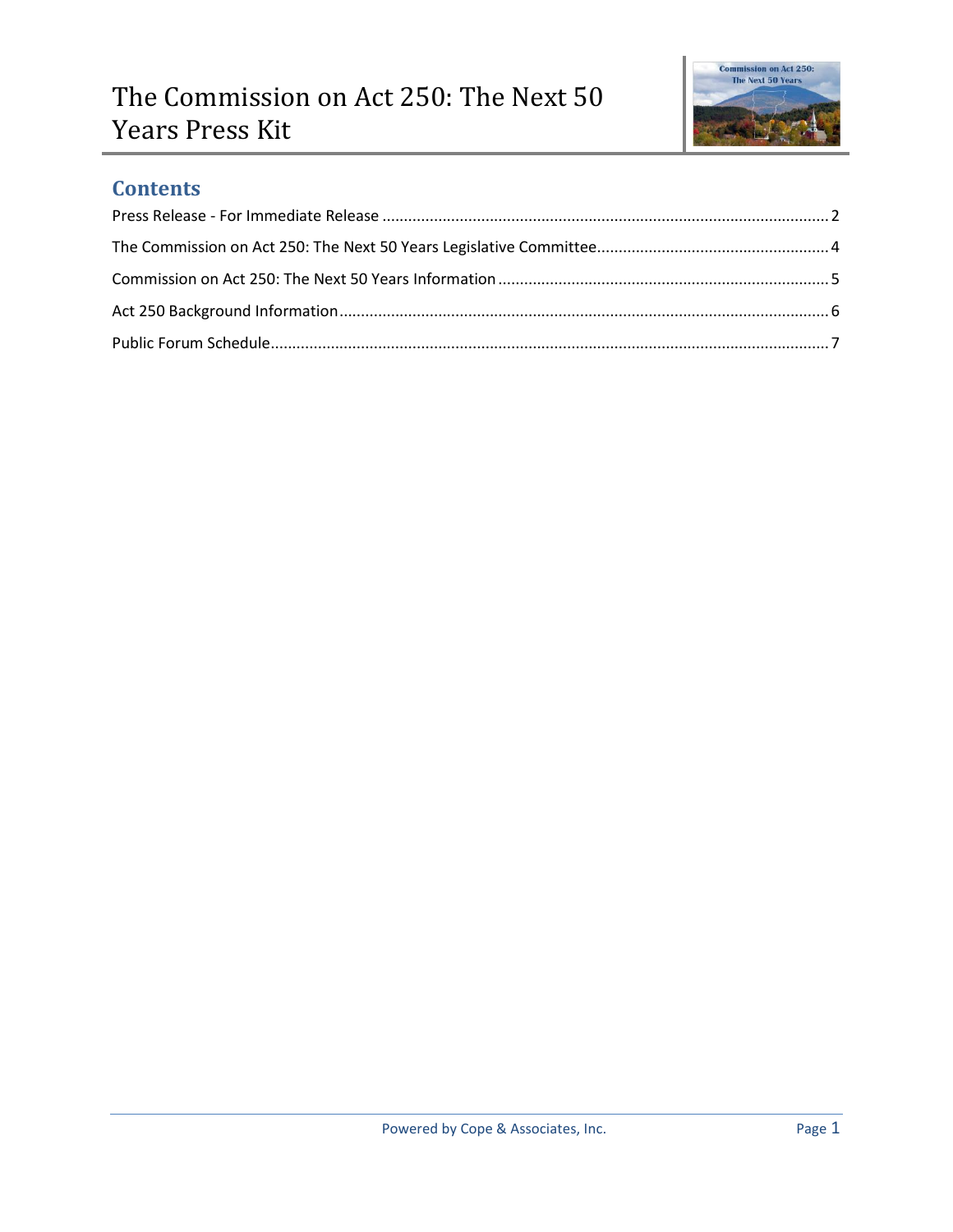

### <span id="page-2-0"></span>**Press Release - For Immediate Release**

Contact: Representative Amy Sheldon Phone: 802-388-9278 Email: [ASheldon@leg.state.vt.us](mailto:ASheldon@leg.state.vt.us) Date: June 6, 2018

# The Commission on Act 250 Launches Public Engagement Phase

The Vermont Legislative Commission on Act 250 has been established to gather public input on the vision of Vermont's future landscape.

**Montpelier, Vermont – June 6, 2018 –** The Vermont Legislative Commission on Act 250 is seeking public input through a series of forums and through social media outreach engagements to envision Vermont's future landscape. The public input will inform the Legislative Commission's report and any potential legislation to modernize the statutes. Act 250 grew out of citizen involvement fifty years ago and it will be strengthened through citizen involvement now.

The Commission will kick off the community engagement activities on June 6, 2018. Leadership from the House and Senate Commission will be describing the process and outlining their goals for engaging the public. Six forums will be held around the state to allow Vermonters to share their perspectives and engage in conversation.

Representative Sheldon of Addison-1, Chair of the Commission on Act 250, states: "Vermonters are united in our love of the Vermont landscape. Act 250 has done a lot to protect our water, air, wildlife, and historic resources. The law was forward thinking in many ways, but today we have more information available and our experience to guide us in improving the process, both for environmental protection as well as economic vibrancy. The fiftieth anniversary is a great time to evaluate what's worked and what needs improvement and to address issues like climate change. I hope Vermonters young and old will take some time to learn about Act 250 and give us their input this summer and fall. This information will give the Commission direction on possible recommendations for future changes."

A survey will be launched in July to gather more input. All materials will be made accessible to all Vermonters.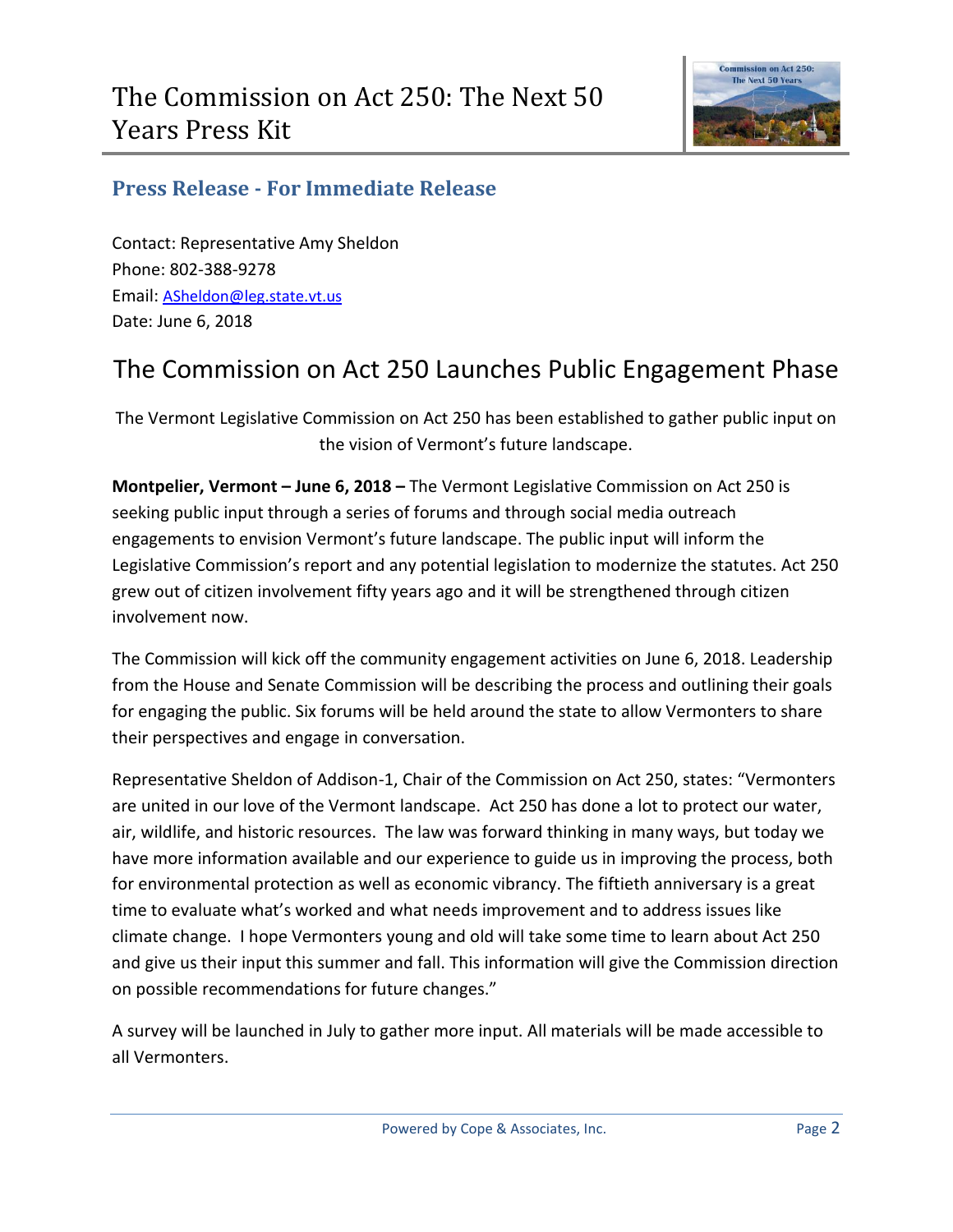

**Background on Act 250 –**Urged on by Governor Deane Davis' leadership, the Vermont General Assembly in 1970 passed the State Land Use and Development Law, known as Act 250, to preserve and protect the environment as well as maintain our traditional settlement patterns. It was innovative and bold at its inception and the law is now part of the fabric of Vermont.

Act 250 incorporates a process to guide development that complements the landscape and the environment. The Vermont Legislative Commission on Act 250 encourages Vermonters to be informed and get involved through the series of public forums. Please visit the following links for more information.

**Website:** <https://legislature.vermont.gov/committee/detail/2018/333> **Facebook:** <https://www.facebook.com/act250next50> **Twitter:** <https://www.twitter.com/act250next50>

The Commission consists of six representatives. They are Representative Amy Sheldon, Senator Chris Pearson, Senator Brian Campion, Representative David L. Dean, Representative Paul Lefebvre, and Senator Dick McCormack.

# # #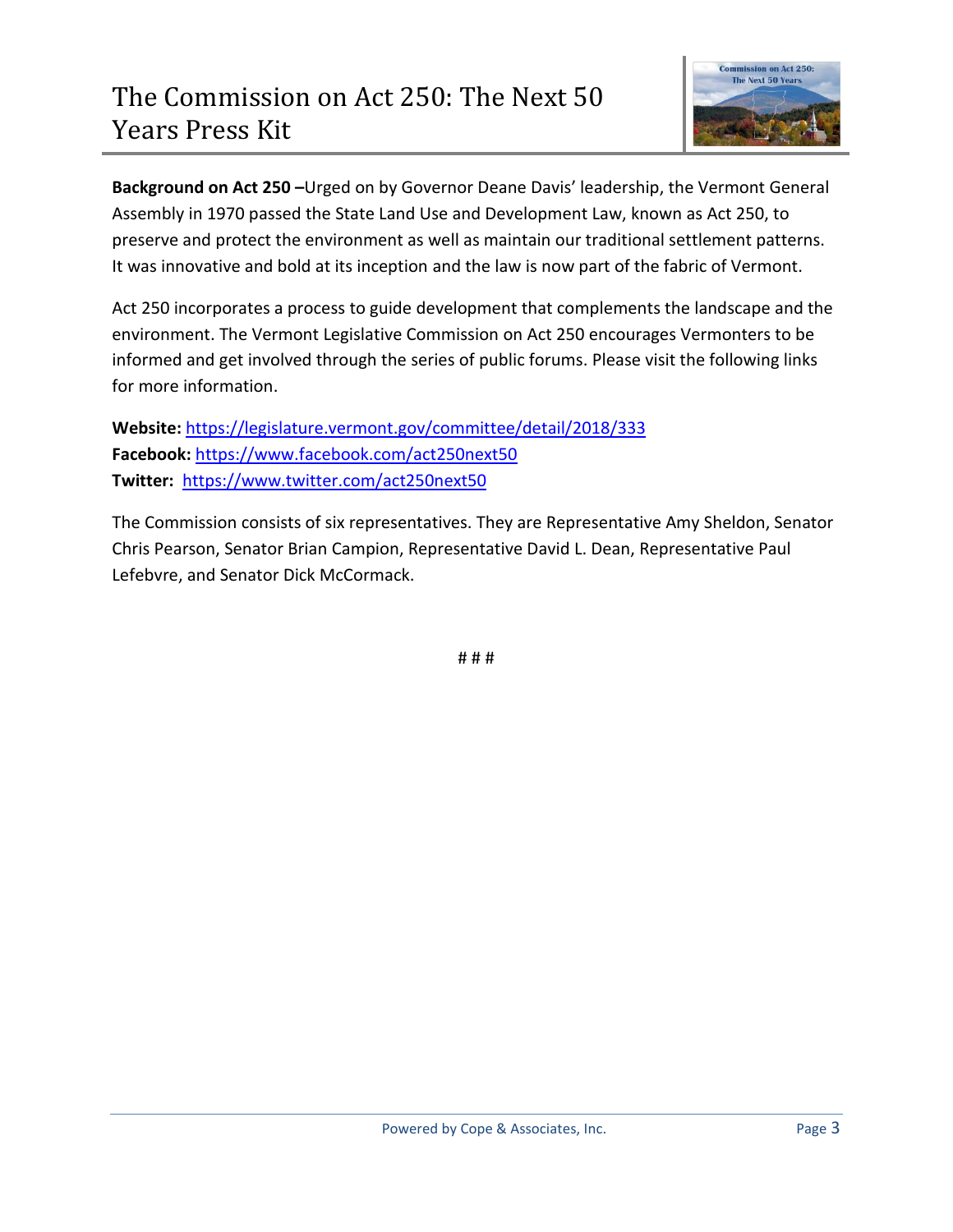

# <span id="page-4-0"></span>**Commission on Act 250: the Next 50 Years Legislative Committee**



**Representative Amy Sheldon** Addison - 1, Democrat Commission on Act 250: The Next 50 Years, Chair Email: [ASheldon@leg.state.vt.us](mailto:ASheldon@leg.state.vt.us)



**Senator Chris Pearson** Chittenden District, Progressive/Democrat Commission on Act 250: The Next 50 Years, Vice Chair, Appeals and Structure Subcommittee Email: [cpearson@leg.state.vt.us](mailto:cpearson@leg.state.vt.us) 



**Senator Brian Campion** Bennington District, Democrat Commission on Act 250: The Next 50 Years, Water Quality Subcommittee & Jurisdiction and Exemptions Subcommittee Email: [bcampion@leg.state.vt.us](mailto:bcampion@leg.state.vt.us)



**Representative David L. Deen** Windham-4, Democrat Commission on Act 250: The Next 50 Years, Water Quality Subcommittee Email: [ddeen@leg.state.vt.us](mailto:ddeen@leg.state.vt.us)



**Representative Paul Lefebvre** Essex-Caledonia-Orleans, Republican Commission on Act 250: The Next 50 Years, Fragmentation and Settlement Patterns SubCommittee & Jurisdictions and Exemptions Subcommittee Email: [plefebvre@leg.state.vt.us](mailto:plefebvre@leg.state.vt.us)



**Senator Dick McCormack** Windsor District, Democrat Commission on Act 250, Climate Change Subcommittee Email: [rmccormack@leg.state.vt.us](mailto:rmccormack@leg.state.vt.us)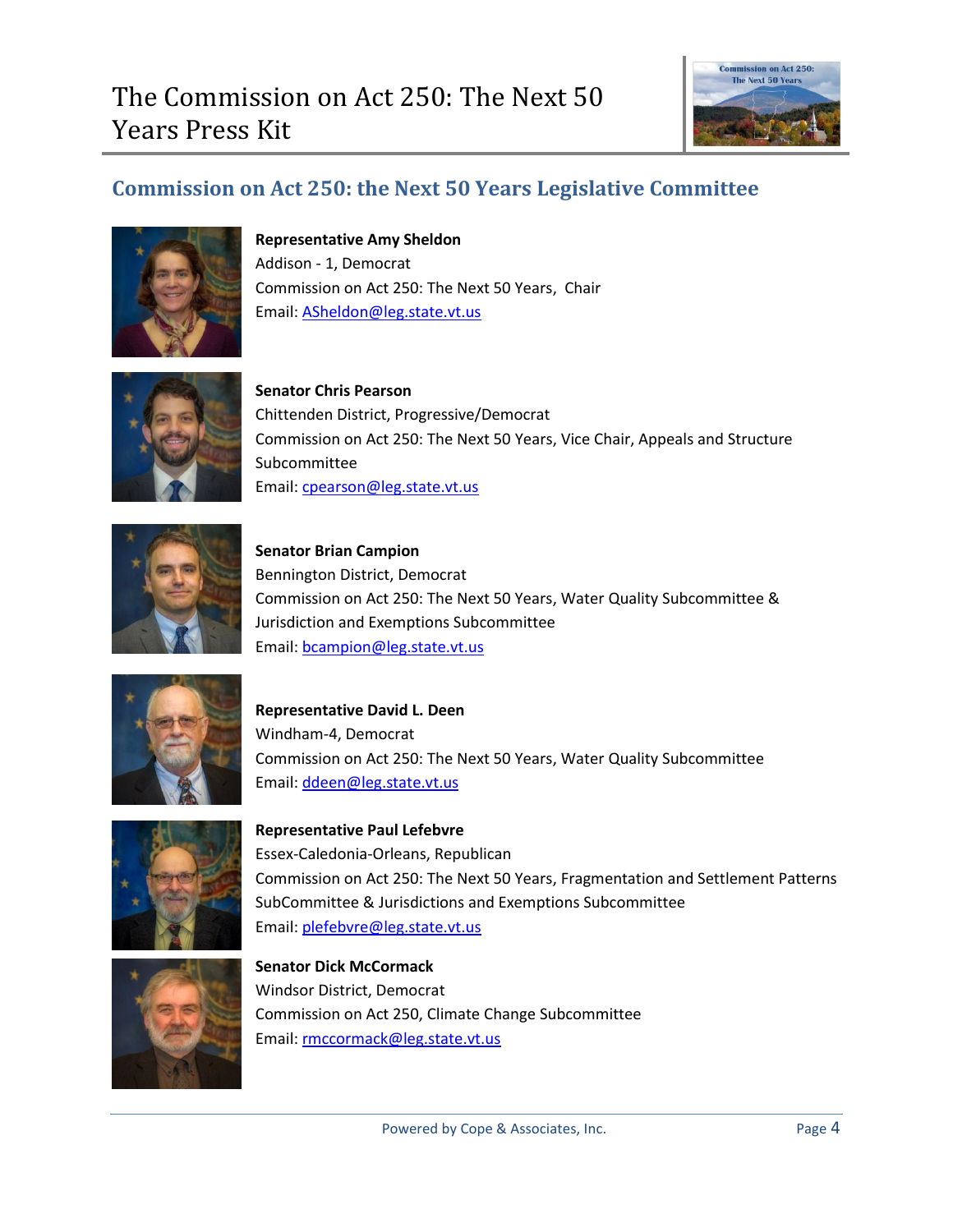

### <span id="page-5-0"></span>**Commission on Act 250: The Next 50 Years Information**

**Website:** <https://legislature.vermont.gov/committee/detail/2018/333> **Facebook:** <https://www.facebook.com/act250next50/> **Twitter:** <https://www.twitter.com/act250next50/>

**Contact:** Mike Ferrant, Committee Assistant Phone: (802) 828 -2271 Email: [mferrant@leg.state.vt.us](mailto:mferrant@leg.state.vt.us)

#### **Public Engagement Facilitators**

Cope & Associates, Inc. Olivia Machanic, Project Assistant Phone: (802) 951-4200 Email: [Olivia@consultcope.com](mailto:Olivia@consultcope.com)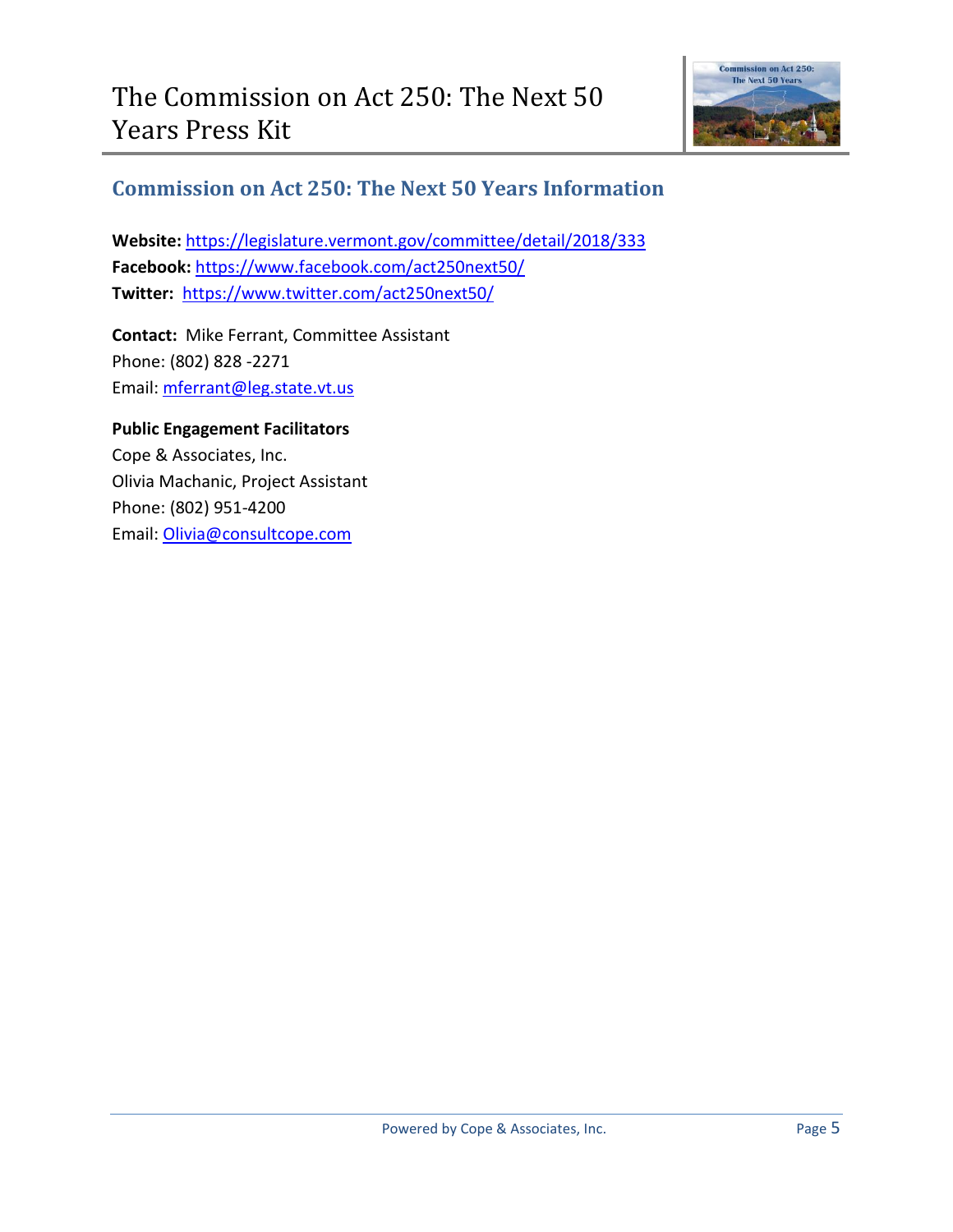

# <span id="page-6-0"></span>**Act 250 Background Information**

#### **History:**

- In 1970, Vermont adopted Act 250 in response to an unregulated increase in developments.
- Act 250 was enacted *"in order to protect and conserve the lands and the environment of the state and to insure that these lands and environment are devoted to uses which are not detrimental to the public welfare and interests."*
- Objectives embodied in Act 250 include pollution prevention, preservation, conservation of natural resources, and ensuring the viability of Vermont's community centers and working landscape.
- More information on the history of Act 250 can be found: [http://nrb.vermont.gov/act250](http://nrb.vermont.gov/act250-program/history) [program/history](http://nrb.vermont.gov/act250-program/history)

#### **The Next 50 Years:**

- Commission on Act 250 Advisors: [https://legislature.vermont.gov/assets/Documents/2018/WorkGroups/Act250/Highlights/C](https://legislature.vermont.gov/assets/Documents/2018/WorkGroups/Act250/Highlights/Commission%20on%20Act%20250%20Advisors.pdf) [ommission%20on%20Act%20250%20Advisors.pdf](https://legislature.vermont.gov/assets/Documents/2018/WorkGroups/Act250/Highlights/Commission%20on%20Act%20250%20Advisors.pdf)
- Commission on Act 250 Subcommittees: [https://legislature.vermont.gov/assets/Documents/2018/WorkGroups/Act250/Highlights/C](https://legislature.vermont.gov/assets/Documents/2018/WorkGroups/Act250/Highlights/Commission%20on%20Act%20250%20Subcommittees.pdf) [ommission%20on%20Act%20250%20Subcommittees.pdf](https://legislature.vermont.gov/assets/Documents/2018/WorkGroups/Act250/Highlights/Commission%20on%20Act%20250%20Subcommittees.pdf)